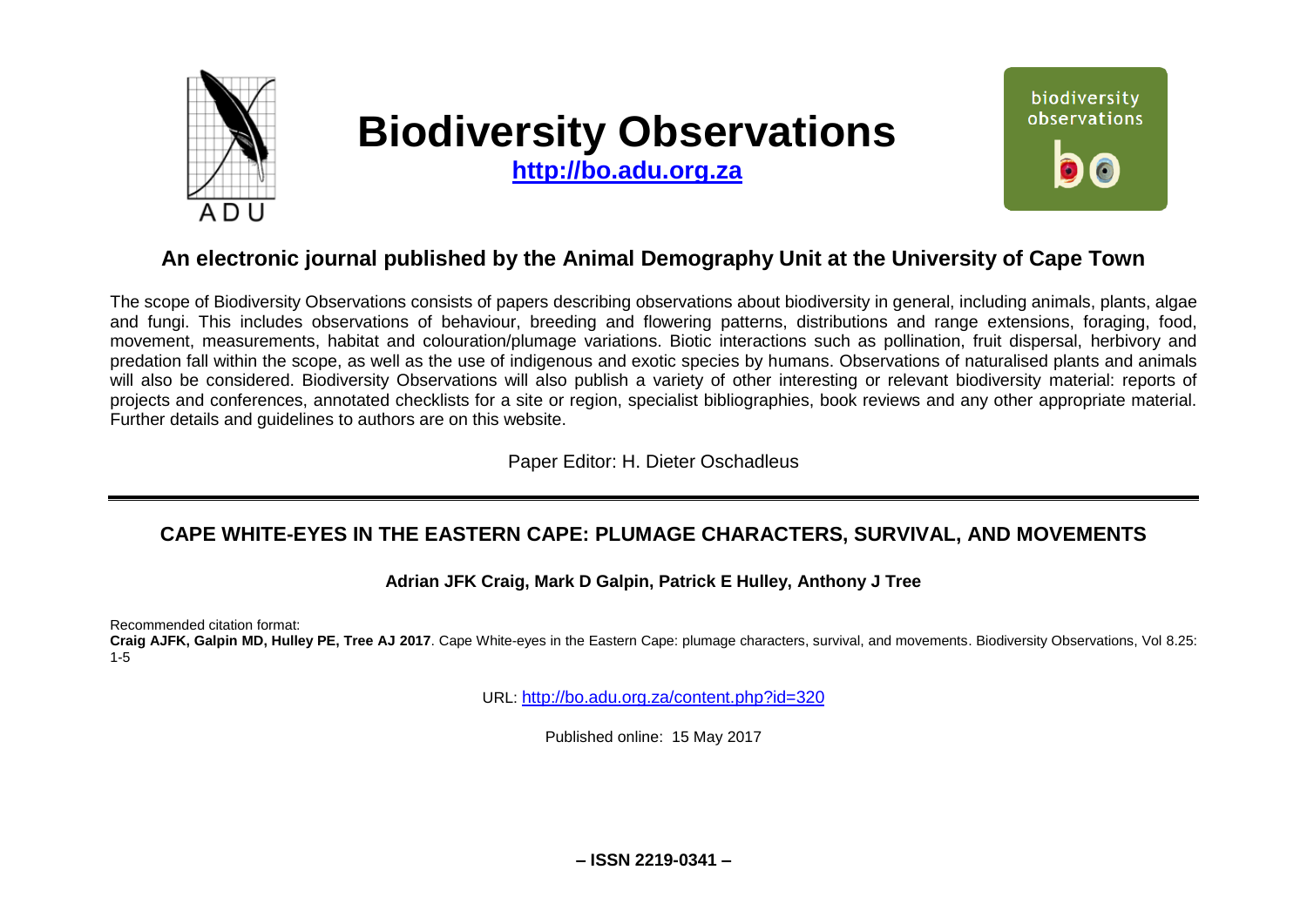## **AFRING NEWS**

## **CAPE WHITE-EYES IN THE EASTERN CAPE: PLUMAGE CHARACTERS, SURVIVAL, AND MOVEMENTS**

*Adrian JFK Craig<sup>1</sup> , Mark D Galpin<sup>2</sup> , Patrick E Hulley<sup>1</sup> , Anthony J Tree<sup>3</sup>*

<sup>1</sup>Department of Zoology & Entomology, Rhodes University, Grahamstown, 6140, South Africa

2 P.O. Box 2, Kenton-on-sea, 6191, South Africa

 $3$ P.O. Box 2793, Port Alfred, 6170, South Africa

Contact author: [a.craig@ru.ac.za](mailto:a.craig@ru.ac.za)

## **Introduction**

Over the past 30 years, we have handled several thousand Cape White-eyes *Zosterops virens* in the Eastern Cape, and some of the data have appeared in publications on the moult of this species (Craig & Hulley 1996, Hulley et al. 2004). Most of our captures have been in Grahamstown and the immediate vicinity, but the sample includes birds from the coastal belt, inland forests, and the Karoo. Skead (1967) considered the Eastern Cape region to be a zone of overlap between the grey-bellied (Fig. 1a) and green-bellied forms (Fig. 1b), then treated as subspecies. However, this plumage character may be malleable in individual birds (Thompson & Taylor 2014), and there is limited molecular differentiation between greybellied and green-bellied birds (Oatley et al. 2012, Cox et al. 2014). Thus belly colour is no longer considered a useful taxonomic character, although it may still serve to differentiate some geographical populations.



*Figure 1a. Grey-bellied Cape White-eyes (photo: Warwick Tarboton).*

Most white-eyes which we have handled are grey-bellied (cf. Craig 1990), but it has been suggested that birds from the montane forests show altitudinal migration in winter, moving to the coast and other lower, warmer localities. Thus we have examined our data to see if there is any seasonality in the occurrence of this plumage type, and also looked at recaptures for evidence of movements, and information on survival.

#### **Methods**

All birds were captured in mist-nets, ringed, and released. Standard measurements were taken; moult and plumage state were recorded. AC also examined Cape White-eye specimens in two local museums, noting plumage type, date, locality, and moult condition. Records by AJT also included flank colour, which is quite variable,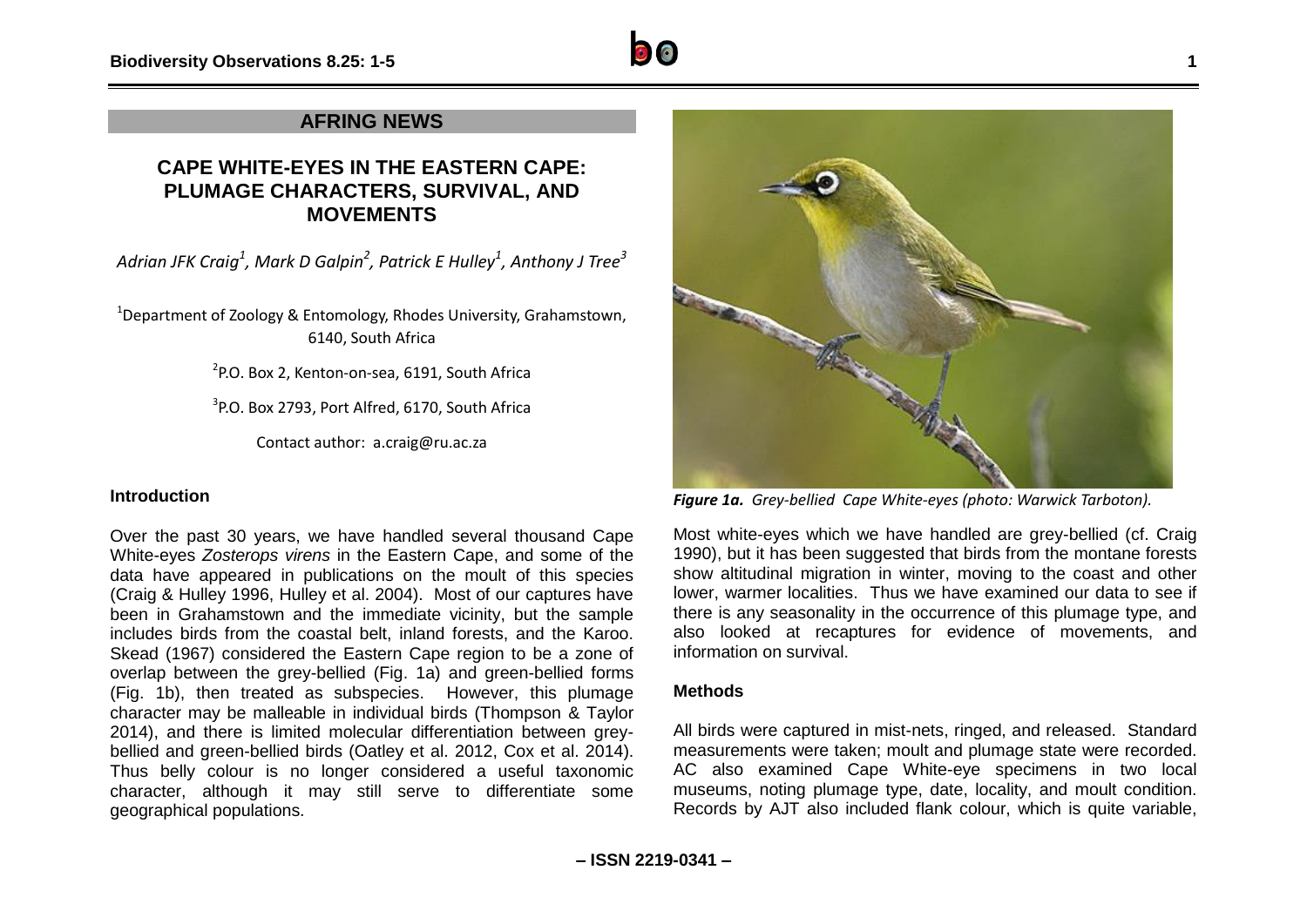

but helps to differentiate these birds. This varies from grey (*atmorii* type), grey-olive (the common coastal form), light buff-olive, buff (*sundevalli* type) and green (*virens*).



*Figure 1b. Green-bellied Cape White-eyes (photo: Warwick Tarboton).*

## **Results and Discussion**

Skead (1967) indicated that green-bellied birds were more common to the east of Grahamstown, and in the montane forests. Although we have also recorded green-bellied Cape White-eyes in karooid areas as far inland as Cradock, they are clearly not common here nor in Grahamstown (Table 1). However, they are also greatly outnumbered by grey-bellied birds at the montane forest site of Fort

Fordyce (Table 1); a single green-bellied bird in a catch of 30 whiteeyes in October 2007 and none recorded on > 30 other visits. We had expected that green-bellied birds might be non-breeding visitors to the Grahamstown area, and consequently more common in winter (Craig 1990). In this region the peak breeding months are October to December, with wing-moult following from February to April (Hulley et al. 2004). Certainly no birds of this colour phase were recorded in Grahamstown during the main breeding period, and most birds arrived when wing-moult should have been completed (Table 2); none of these green-bellied birds were in moult, and there were no recaptures.

*Table 1. Green-bellied Cape White-eyes handled in the Eastern Cape, compared to all birds ringed at the same time and locality*

| Locality                  | <b>Birds</b><br>ringed | Green-<br>bellied | Date of capture of green-<br>bellied birds |
|---------------------------|------------------------|-------------------|--------------------------------------------|
| <b>Great Fish Reserve</b> | 71                     | <sup>0</sup>      |                                            |
| Grahamstown               | 2357                   | 35                | May-July 1967-69; May-Oct                  |
|                           |                        |                   | 1986-99                                    |
| Farms N of Grahamstown    | 17                     | 1                 | <b>July 2009</b>                           |
| Fish River, Cradock dist. | 190                    | 2                 | 2 in January 2000, 1                       |
|                           |                        |                   | recaptured December 2000                   |
| Fort Fordyce              | 182                    | 1                 | October 2007                               |
| Mountain Zebra NP         | 27                     | 1                 | January 2003                               |
| Kenton-on-sea             | 46                     | 3                 | August 2011                                |
| Bathurst & Port Alfred    | 1315                   | 44                | Feb-Oct 1989-2007 in                       |
|                           |                        |                   | Bathurst; June and July                    |
|                           |                        |                   | 2013-2014 Port Alfred                      |
| Total                     | 4190                   | 87                | (2%)                                       |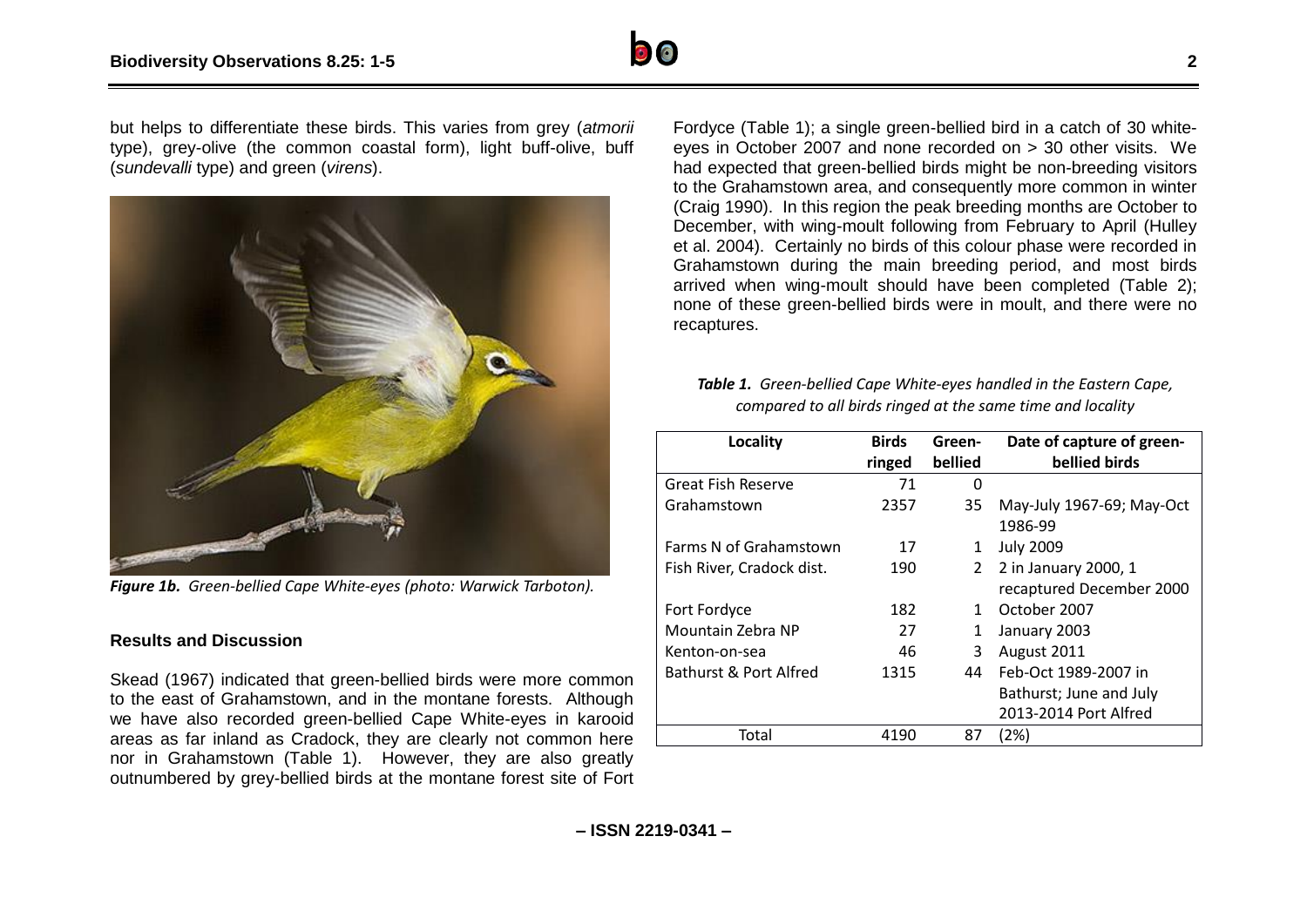On the coast (Bathurst, Kenton and Port Alfred) it would seem that most records of green-bellied Cape White-eyes are from a slightly later period in winter (Table 2), and green-bellied birds were noted as "pairs" on six occasions whereas no 'mixed' pairs were recorded.

| Table 2. Months when green-bellied Cape White-eyes were recorded at |
|---------------------------------------------------------------------|
| Grahamstown and Coastal areas                                       |

| Locality J F M A M J J A S O N D Total |  |  |  |  |  |  |  |
|----------------------------------------|--|--|--|--|--|--|--|
|                                        |  |  |  |  |  |  |  |
|                                        |  |  |  |  |  |  |  |

One green-bellied individual in Bathurst was recaptured 11 times over a period of 72 months, and may have been resident (noted as paired with another green-bellied bird) or an annual visitor; its recapture history is summarised in Table 3. There were a few other recaptures of green-bellies: two ringed in August, recaptured in September of the same year; three caught twice in the same month of August; one ringed in February, recaptured 18 months later in August. Three green-bellied birds from Bathurst had active wingmoult; in March, April and September. The four birds caught on Banksia Farm, between Port Alfred and Bathurst, (R Teifel) were all found on the same day (29 June) and were part of an influx of greyand green-bellied birds.

In the East London Museum collection (with 247 Cape White-eyes from the Eastern Cape), there are 94 specimens of green-bellied birds, none from localities west of East London and King William's Town (this collection now incorporates all birds formerly in the Amathole Museum [KWT] and in the Port Elizabeth Museum). The bulk of these green-bellied specimens (54) come from the former Transkei region, and thus the months of collection (April-October) are

likely to reflect the timing of museum collecting trips rather than random sampling through the year. The only summer records of green-bellied birds come from the East London and King William's Town districts. In the Albany Museum collection, there are 22 Cape White-eye specimens from the Eastern Cape, four of the greenbellied form. Two of these green-bellied birds are from Pondoland, but there are also single birds from Port Alfred (July) and Bathurst (June). Only two other birds, both grey-bellied, are from the coastal belt (Kenton-on-sea, January; Boknes, May).

*Table 3. Recaptures of green-bellied Cape White-eye X79849 in Bathurst*

| Year | <b>Months recaptured</b> |
|------|--------------------------|
| 2000 | Sept (ringed), Oct       |
| 2001 | Apr                      |
| 2002 | July, Aug, Dec           |
| 2003 | Mar                      |
| 2004 | Sept                     |
| 2005 | Sept, Oct                |

The oldest recovery of a dead Cape White-eye from our ringing was 5 years later (Table 4). Where cause of death was recorded, seven birds were caught by cats, five hit by vehicles, and two were killed by Common Fiscals *Lanius collaris* while in the mist-net. Captures by cats and vehicle collisions represent the situations in which small garden birds are most likely to be picked up by casual observers. However, this is a small sample, and a better idea of survival is provided by recapture data.

*Table 4. Cape White-eye recoveries (18 birds found dead)*

| Interval (months) $1-6$ 9 18 24-30 36 42 51 |  |         |  |         | -60 |
|---------------------------------------------|--|---------|--|---------|-----|
| No. birds                                   |  | 7 1 2 4 |  | 1 1 1 1 |     |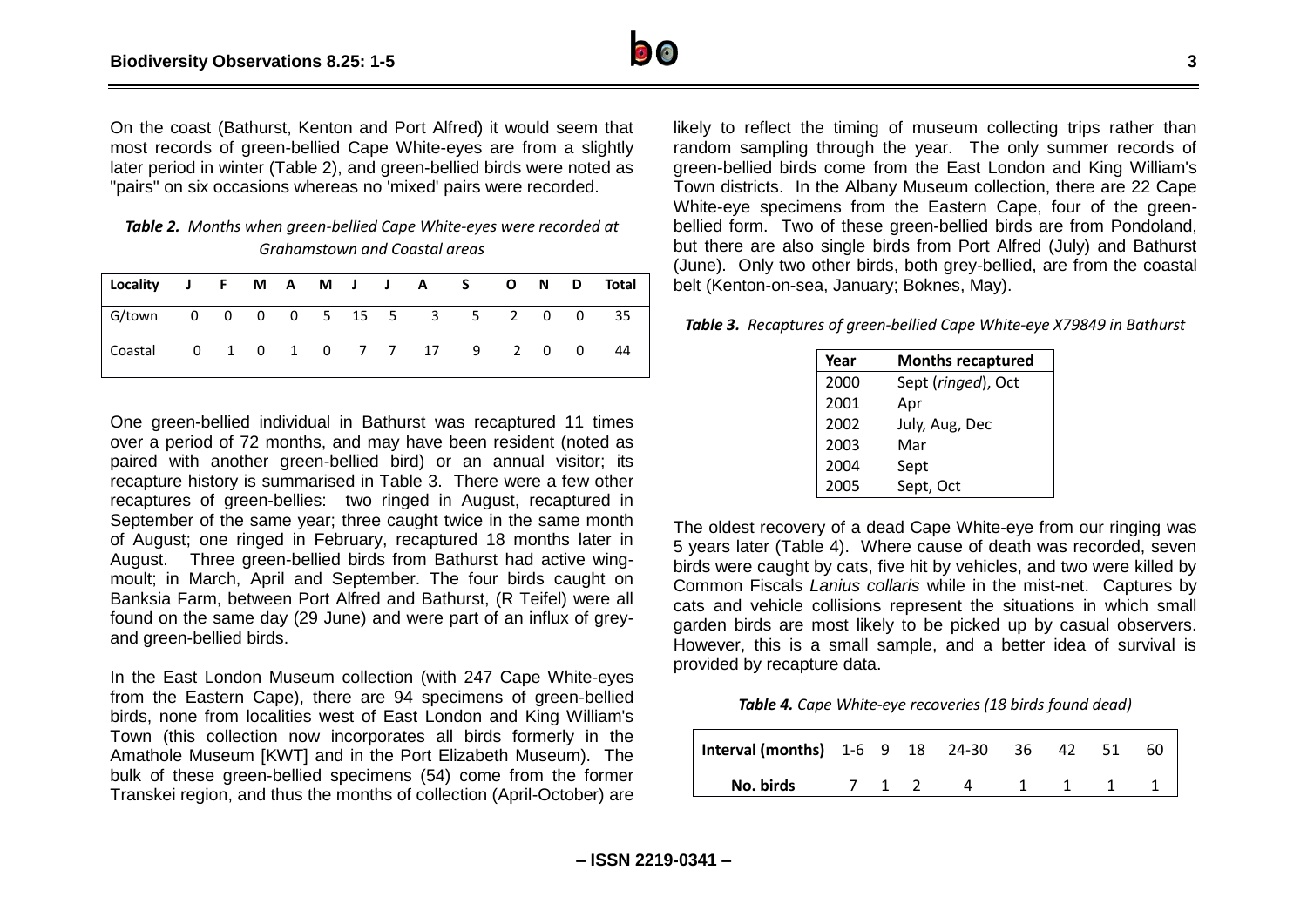*Table 5. Cape White-eye recaptures in Grahamstown (n = 228 individuals) and coastal area (n = 104)*

| <b>Months since</b><br>ringing | Grahamstown    | Coastal area |
|--------------------------------|----------------|--------------|
| $2 - 6$                        | 98             | 24           |
| $7 - 12$                       | 45             | 14           |
| $13 - 18$                      | 20             | 16           |
| 19-24                          | 16             | 15           |
| 25-30                          | 12             | 8            |
| 31-36                          | 8              | 8            |
| 37-48                          | 10             | 16           |
| 49-60                          | 8              | 2            |
| 61-72                          | 4              | $\mathbf{1}$ |
| 73-84                          | 3              |              |
| 85-96                          | $\overline{2}$ |              |
| 97-108                         | $\mathbf{1}$   |              |
| 109-120                        | 0              |              |
| 121-132                        | 1              |              |

Recaptures indicate a much wider range of ages (Table 5). The oldest bird was recaptured more than 10 years after ringing (AF75152, ringed as an adult in the Grahamstown Botanical Gardens on 30 November 2000, recaptured there on six occasions, the last time on 17 March 2011). One bird was recaptured 8 times, one 6 times; three 5 times, two 4 times, seven 3 times, and 22 birds twice. Thus like some other small passerines in South Africa, ages > 10 years may not be unusual for the Cape White-eye; there is an earlier record of a bird ringed as an adult found 10 years 8 months later (Oatley 1993).

site; 10 had moved < 3 km in a direct line of flight. However, one grey-bellied individual ringed in Grahamstown in August 1986 was recovered in Patensie in December 1988, 164 km to the west in a straight line. Only two other movements of  $> 100$  km have been reported for this species: a bird ringed in January 1989 at Pietermaritzburg, KwaZulu-Natal was recovered 10 years later in July 1999 at Sasolburg, 405 km to the north-east in the Free State; another KZN bird was recovered at Ladysmith in December 2000, 135 km north of Pietermaritzburg where it had been ringed in August of the same year (Symes et al. 2001). At this time about 45 000 Cape White-eyes had been ringed in South Africa (Oschadleus & Underhill 1999, Oschadleus 2000). An earlier analysis, based on an estimated 15 000 ringed birds with 38 recoveries, had reported no movements beyond 31 km (Prys-Jones 1985). The SAFRING database now records > 75 000 Cape White-eyes ringed, with > 7 000 recaptures, and > 200 recoveries; clearly this would warrant a detailed analysis.

Most of our birds were recaptured or recovered at the original ringing

#### **Conclusions**

Almost all our records of green-bellied Cape White-eyes are outside the breeding season, with a peak in winter. They possibly come from localities to the east of Grahamstown, Bathurst and Port Alfred, but we have no direct evidence of such movement, nor of altitudinal migration between coastal and inland sites. The higher frequency of green-bellied birds at the coastal ringing sites may suggest local movements within the coastal belt, or occasional coastwards movement by adjoining populations, which could also account for the diversity of flank colours recorded in a small proportion of the birds.